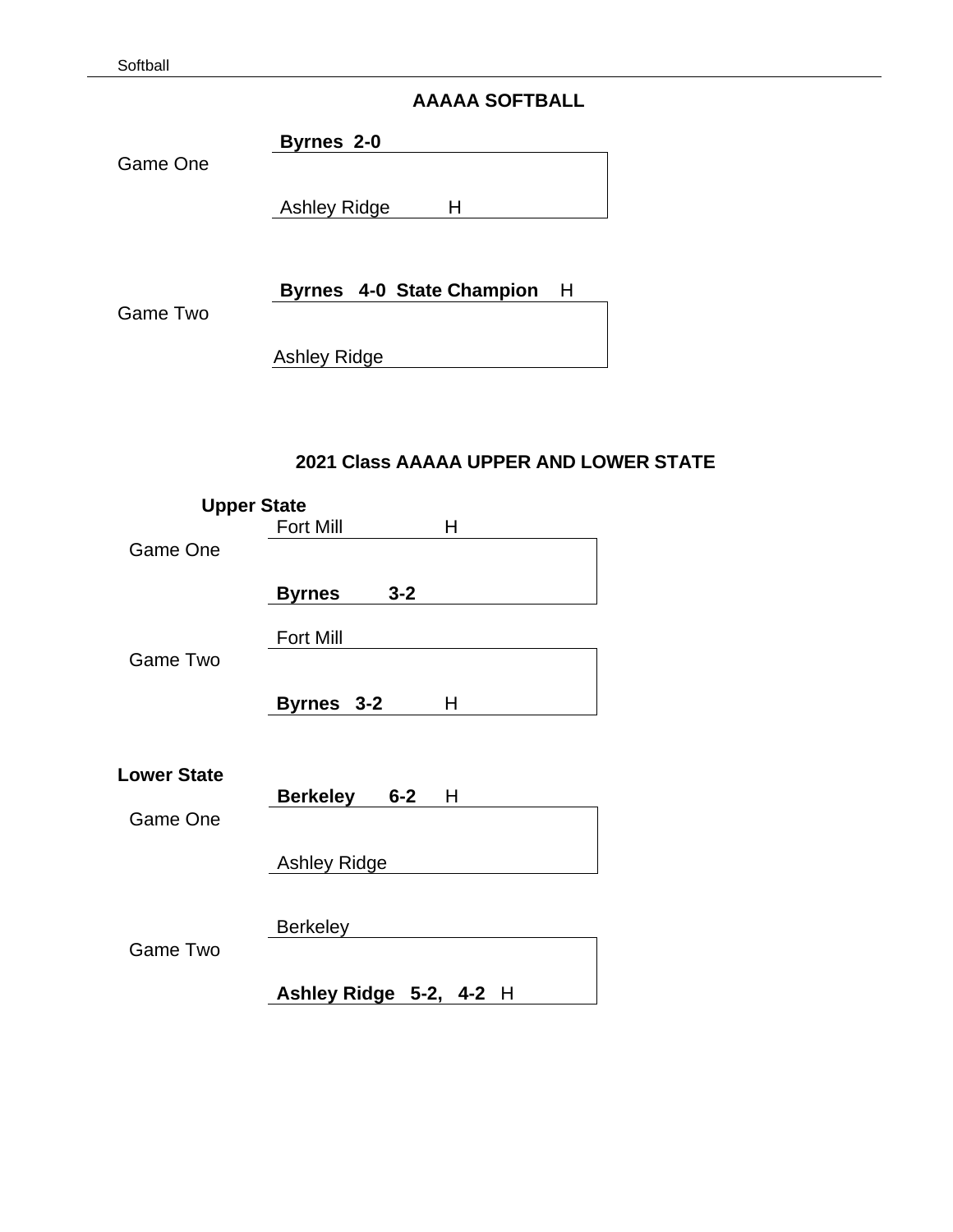# **AAAA SOFTBALL**

**Lugoff-Elgin 4-3** H Game One **Darlington** 

| Game Two | Lugoff-Elgin 5-4 State Champion |  |
|----------|---------------------------------|--|
|          | Darlington                      |  |

# **2021 Class AAAA UPPER AND LOWER STATE**

| <b>Upper State</b> |                        |   |
|--------------------|------------------------|---|
|                    | Catawba Ridge 3-1      | Н |
| Game One           |                        |   |
|                    | Lugoff-Elgin           |   |
|                    |                        |   |
|                    | Catawba Ridge          |   |
| Game Two           |                        |   |
|                    | Lugoff-Elgin 14-4 7-3  | н |
|                    |                        |   |
| <b>Lower State</b> | <b>Colleton County</b> | н |
| Game One           |                        |   |
|                    | Darlington 3-2         |   |
|                    |                        |   |
|                    | <b>Colleton County</b> |   |
| Game Two           |                        |   |
|                    | Darlington 8-4         | н |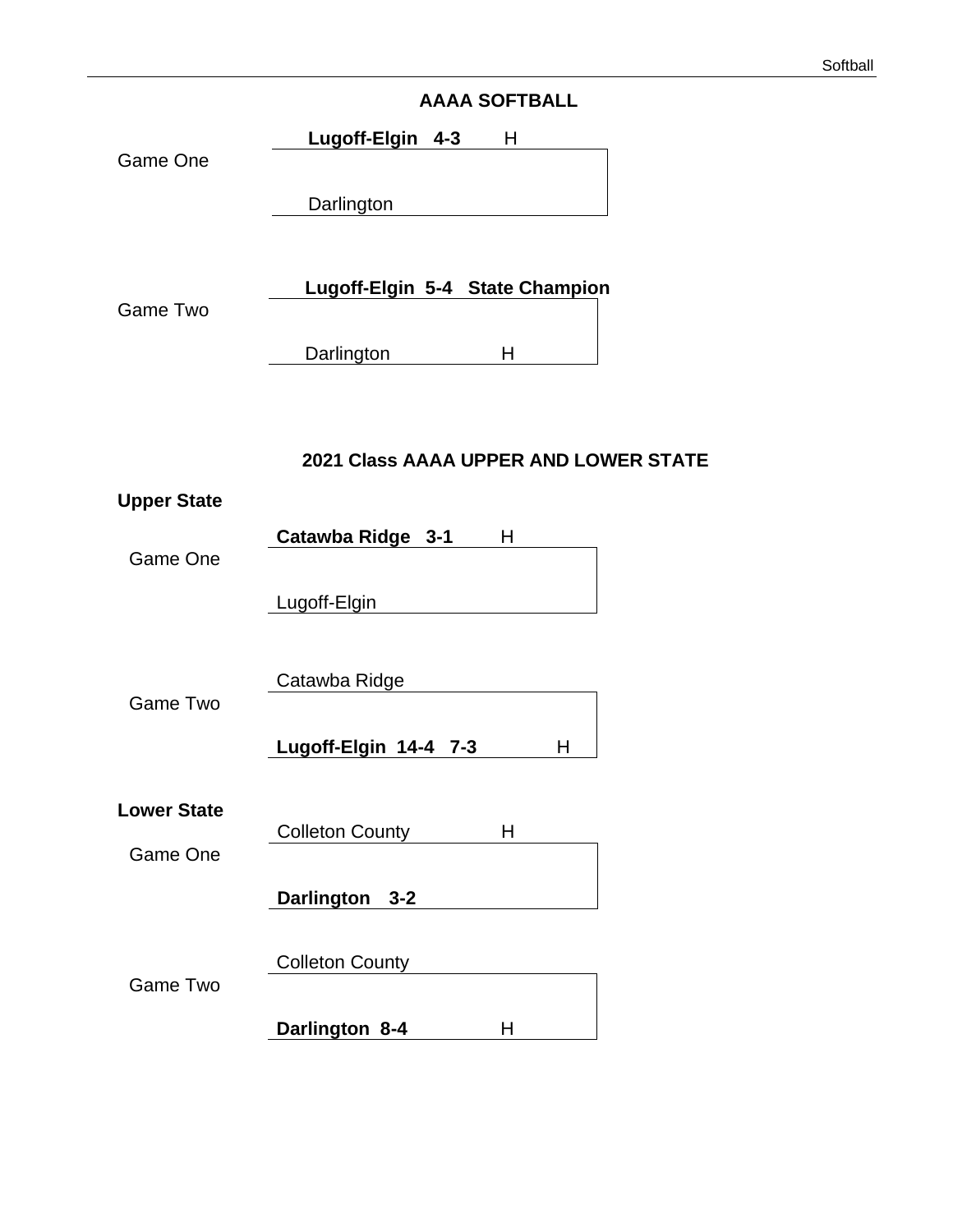Softball

|  | <b>AAA SOFTBALL</b> |  |
|--|---------------------|--|
|--|---------------------|--|

| Game One                       | Seneca                                                                                                                                                                                                                                 |
|--------------------------------|----------------------------------------------------------------------------------------------------------------------------------------------------------------------------------------------------------------------------------------|
|                                | Dillon 3-2<br>H                                                                                                                                                                                                                        |
| <b>Game Two</b>                | <b>Seneca</b><br>Н                                                                                                                                                                                                                     |
|                                | Dillon                                                                                                                                                                                                                                 |
| <b>Game Three</b>              | Seneca 3-1 State Champion                                                                                                                                                                                                              |
|                                | Dillon                                                                                                                                                                                                                                 |
|                                | <b>2021 Class AAA UPPER AND LOWER STATE</b>                                                                                                                                                                                            |
| <b>Upper State</b><br>Game One | <b>Union County 4-3</b><br>Н                                                                                                                                                                                                           |
|                                | Seneca                                                                                                                                                                                                                                 |
| <b>Game Two</b>                | <b>Union County</b>                                                                                                                                                                                                                    |
|                                | Seneca 7-5 4-2<br>н                                                                                                                                                                                                                    |
| <b>Lower State</b>             | $H$ and $H$ and $H$ and $H$ and $H$ and $H$ and $H$ and $H$ and $H$ and $H$ and $H$ and $H$ and $H$ and $H$ and $H$ and $H$ and $H$ and $H$ and $H$ and $H$ and $H$ and $H$ and $H$ and $H$ and $H$ and $H$ and $H$ and $H$ a<br>Aynor |
| Game One                       |                                                                                                                                                                                                                                        |
|                                | Dillon 11-3                                                                                                                                                                                                                            |
| <b>Game Two</b>                | Aynor                                                                                                                                                                                                                                  |
|                                | Dillon 6-2<br>H                                                                                                                                                                                                                        |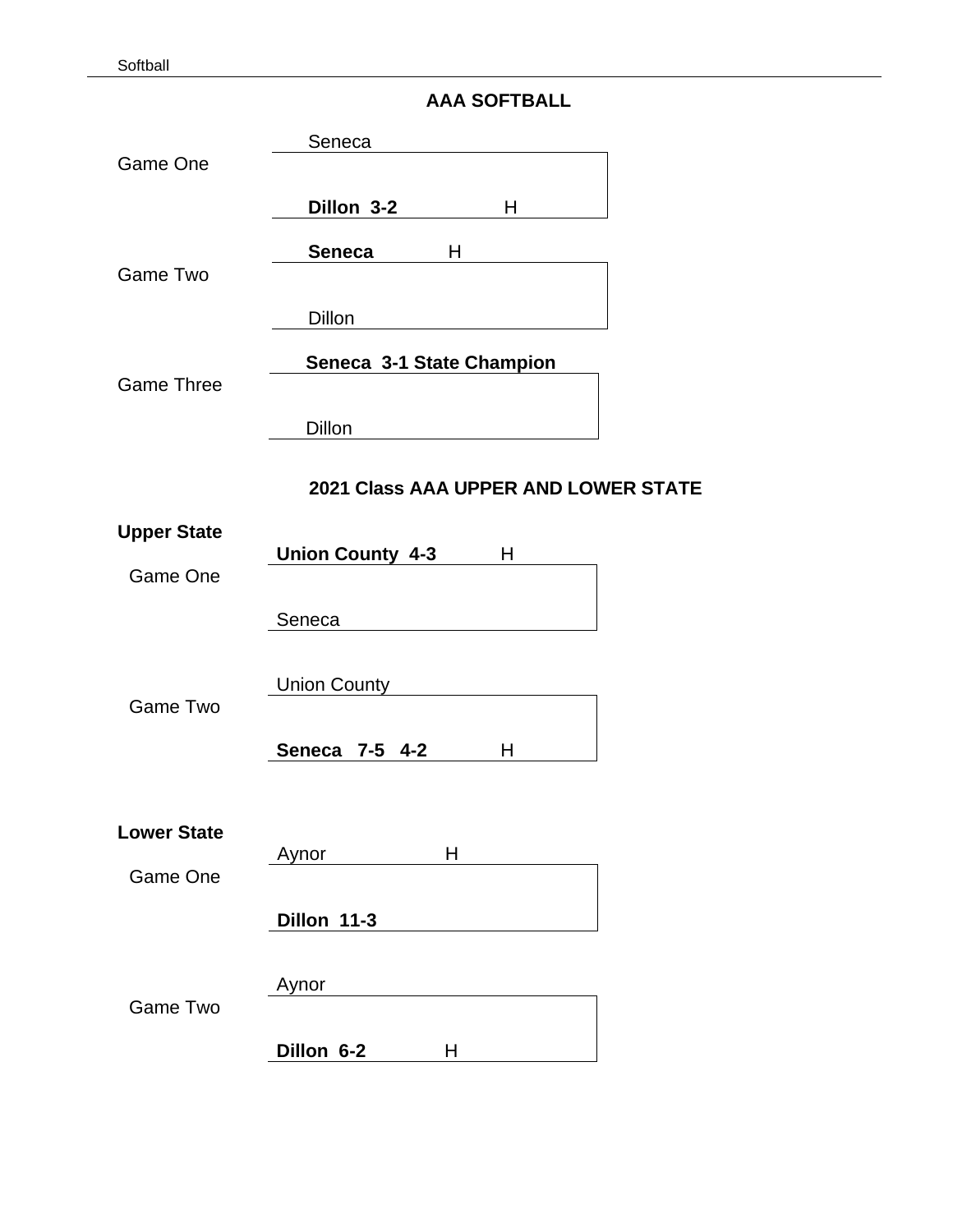# **AA SOFTBALL Legion Collegiate 6-3** Game One Andrew Jackson H **Legion Collegiate 10-4 State Champion** H Game Two Andrew Jackson **2021 CLASS AA UPPER AND LOWER STATE Upper State** Chesnee Game One **Legion Collegiate 8-7** H **Chesnee 4-3** H

Game Two

Legion Collegiate

Chesnee Game Three

**Legion Collegiate 6-4**

**Buford 11-1**

**Lower State**

Game One

Andrew Jackson H

Game Two

**Andrew Jackson 10-7 6-2**

Buford H

Buford

Game Three

**Andrew Jackson 6-2**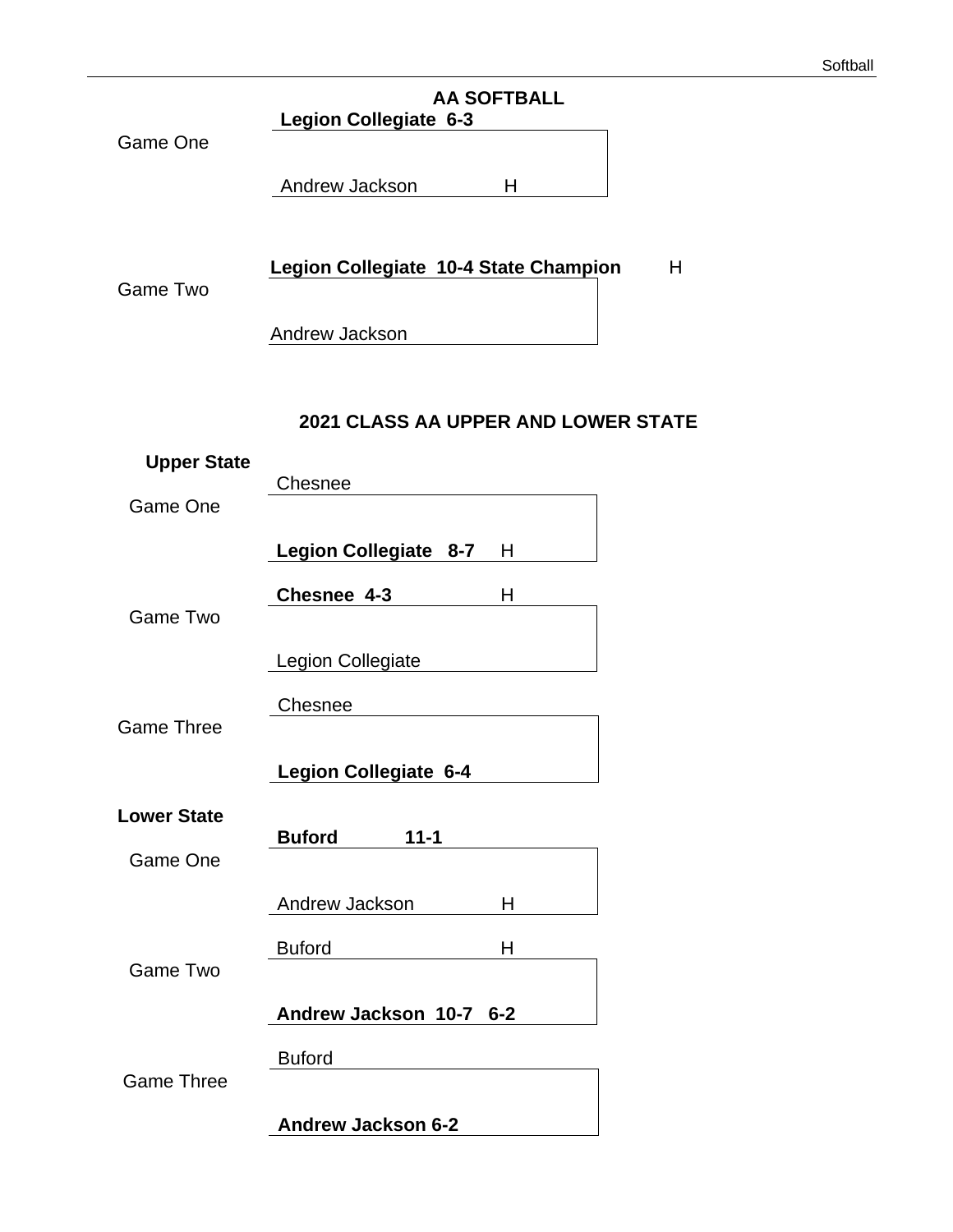Softball

# **A SOFTBALL**

Dixie H Game One **Lake View 5-3**

Dixie

Game Two

**Lake View State Champion** H

# **2021 Class A UPPER AND LOWER STATE**

| <b>Upper State</b> |                                    |
|--------------------|------------------------------------|
| Game One           | Dixie 9-2<br>н                     |
|                    | <b>High Point</b>                  |
| <b>Game Two</b>    | <b>Dixie</b><br>$10 - 0$           |
|                    | <b>High Point</b><br>H             |
| <b>Lower State</b> | <b>Lake View</b><br>H              |
| Game One           |                                    |
|                    | <b>Bamberg-Ehrhardt</b><br>$9 - 8$ |
| <b>Game Two</b>    | Lake View 11-0                     |
|                    | Bamberg-Ehrhardt<br>н              |
| <b>Game Three</b>  | Lake View 7-4                      |
|                    | Bamberg-Ehrhardt                   |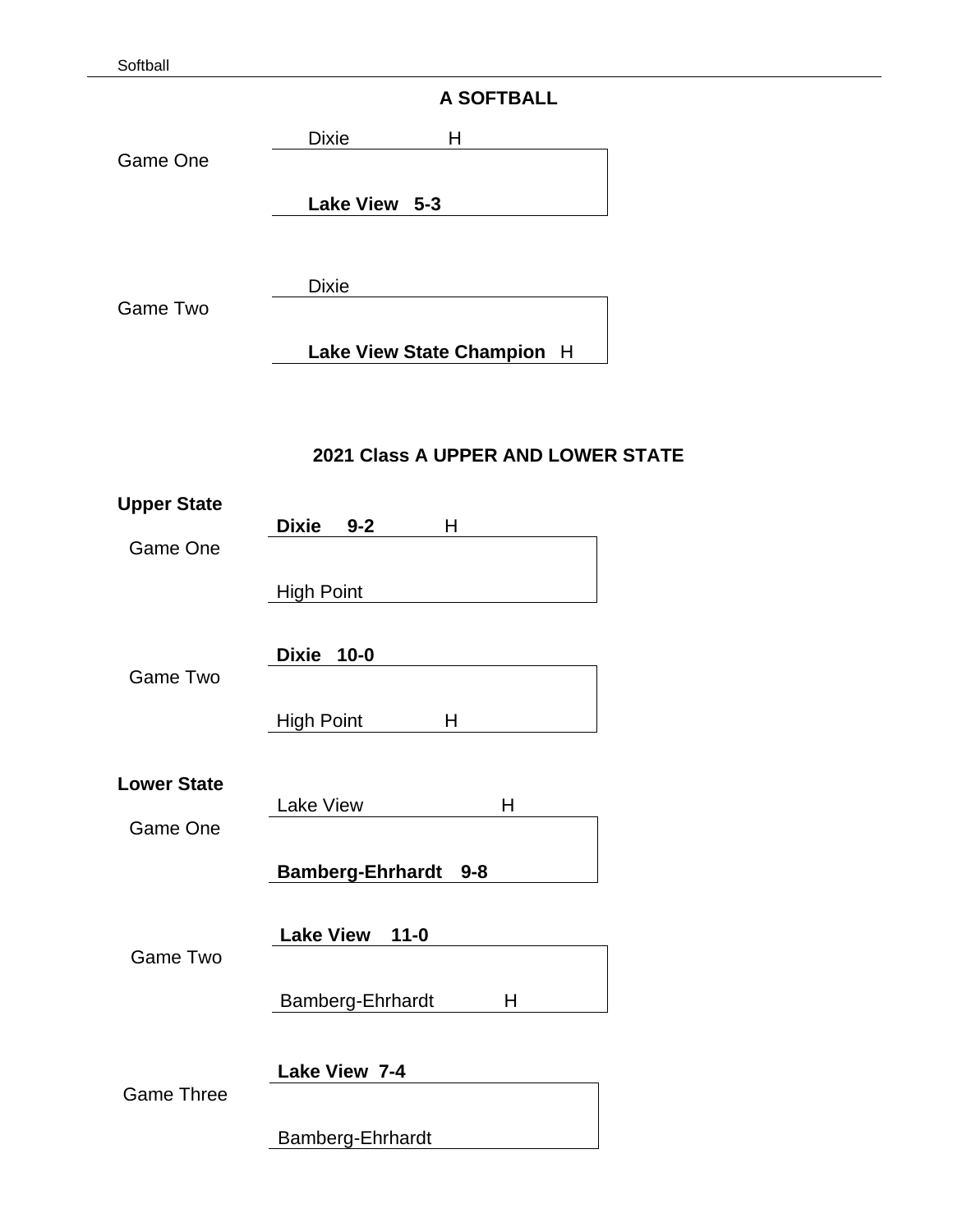# **STATE SOFTBALL TEAM CHAMPIONS (1975-76 – 20-21)**

|         | Champion                 | Coach                  |   | Runner - up            | Coach                  |
|---------|--------------------------|------------------------|---|------------------------|------------------------|
| 1975-76 | <b>Holly Hill</b>        | <b>Artie Knight</b>    |   | Lang-Bath - Clearwater | <b>Melanie Hutto</b>   |
| 1976-77 | Winyah                   | <b>Debby Squires</b>   |   | Airport                | Cay Kessler            |
| 1977-78 | Winyah                   | <b>Debby Squires</b>   |   | Airport                | Cay Kessler            |
| 1978-79 | Brookland - Cayce        | Mary Ellen Lee         |   | Airport                | Cay Kessler            |
|         |                          |                        |   |                        |                        |
|         |                          |                        | A |                        |                        |
| 1979-80 | McCrorey - Liston        | <b>Carnell Murphy</b>  |   | Hunter - Kinard        | <b>Gladys Elmore</b>   |
| 1980-81 | McCrorey - Liston        | <b>Carnell Murphy</b>  |   | Pelion                 | Ann White              |
| 1981-82 | McCrorey - Liston        | <b>Carnell Murphy</b>  |   | Hunt - Kinard - Tyler  | <b>Wally Armstrong</b> |
| 1982-83 | Hunt - Kin - Tyler       | <b>Wally Armstrong</b> |   | McBee                  | Dennis J. Farmer       |
| 1983-84 | McBee                    | Dennis Farmer          |   | Hunt - Kinard - Tyler  | <b>Wally Armstrong</b> |
| 1984-85 | McBee                    | Dennis Farmer          |   | <b>Branchville</b>     | Joseph C. Jackson      |
| 1985-86 | <b>Great Falls</b>       | David Campbell         |   | Aynor                  | <b>Susan Chandler</b>  |
| 1986-87 | Clio                     | <b>Cathelyn Quick</b>  |   | Aynor                  | <b>Susan Chandler</b>  |
| 1987-88 | <b>Calhoun Falls</b>     | <b>Richard Brady</b>   |   | Aynor                  | <b>Susan Chandler</b>  |
| 1988-89 | <b>Calhoun Falls</b>     | <b>Richard Brady</b>   |   | Aynor                  | <b>Susan Chandler</b>  |
| 1989-90 | Aynor                    | <b>Susan Chandler</b>  |   | <b>Buford</b>          | Gene Knight            |
| 1990-91 | Wagener - Salley         | Marcia Blizzard        |   | Aynor                  | <b>Susan Chandler</b>  |
| 1991-92 | Wagener - Salley         | Marcia Blizzard        |   | <b>Pleasant Hill</b>   | Sydney Johnson         |
| 1992-93 | Wagener - Salley         | Marcia Blizzard        |   | Lake View              | Glen Edge              |
| 1993-94 | Landrum                  | Hugh Waldrop           |   | <b>North</b>           | Jim Raymond            |
| 1994-95 | Pelion                   | <b>Bruce Dingler</b>   |   | Landrum                | Craig Holcomb          |
| 1995-96 | Pelion                   | <b>Bruce Dingler</b>   |   | Indian Land            | Donald Pitman          |
| 1996-97 | <b>Indian Land</b>       | Donald Pitman          |   | Wagener - Salley       | Marcia Blizzard        |
| 1997-98 | <b>Indian Land</b>       | Donald Pitman          |   | Wagener - Salley       | Marcia Blizzard        |
| 1998-99 | <b>North Central</b>     | Mitch Lowder           |   | Lamar                  | <b>Casey Waites</b>    |
| 1999-00 | <b>Indian Land</b>       | <b>Beth Griffin</b>    |   | McBee                  | Donna McCaskill        |
| 2000-01 | <b>Indian Land</b>       | <b>Beth Griffin</b>    |   | Green Sea-Floyds       | Michael Buffkin        |
| 2001-02 | Indian Land              | <b>Beth Griffin</b>    |   | East Clarendon         | <b>Judy Coker</b>      |
| 2002-03 | <b>Indian Land</b>       | <b>Beth Griffin</b>    |   | Latta                  | <b>Michael Rogers</b>  |
| 2003-04 | Indian Land              | Monica Barfield        |   | Latta                  | <b>Michael Rogers</b>  |
| 2004-05 | <b>Indian Land</b>       | Monica Barfield        |   | Latta                  | <b>Michael Rogers</b>  |
| 2005-06 | Indian Land              | Monica Barfield        |   | Latta                  | <b>Michael Rogers</b>  |
| 2006-07 | Lake View                | <b>Chad Huggins</b>    |   | Landrum                | Matt McDaniels         |
| 2007-08 | Chesterfield             | <b>Freddie Gaskins</b> |   | Lake View              | <b>Chad Huggins</b>    |
| 2008-09 | <b>Buford</b>            | Cecilia Davis          |   | Johnsonville           | Ryan Poston            |
| 2009-10 | Chesterfield             | <b>Freddie Gaskins</b> |   | Lake View              | <b>Chad Huggins</b>    |
| 2010-11 | Abbeville                | <b>Tim Collins</b>     |   | Lake View              | <b>Chad Huggins</b>    |
| 2011-12 | Chesterfield             | <b>Freddie Gaskins</b> |   | Latta                  | <b>Michael Rogers</b>  |
| 2012-13 | East Clarendon           | Lisa Ard               |   | <b>Dixie</b>           | <b>Gary Stone</b>      |
| 2013-14 | Dixie                    | <b>Gary Stone</b>      |   | East Clarendon         | Lisa Ard               |
| 2014-15 | Latta                    | Stephanie Ard          |   | <b>Dixie</b>           | <b>Gary Stone</b>      |
| 2015-16 | <b>Dixie</b>             | <b>Gary Stone</b>      |   | East Clarendon         | Lisa Ard               |
| 2016-17 | East Clarendon           | Lisa Ard               |   | <b>Dixie</b>           | <b>Gary Stone</b>      |
| 2017-18 | Lewisville               | Jerry Thomas           |   | East Clarendon         | Lisa Ard               |
| 2018-19 | <b>Dixie</b>             | <b>Gary Stone</b>      |   | Lake View              | <b>Brandy Huggins</b>  |
| 2019-20 | Covid-19 No State Finals |                        |   |                        |                        |
| 2020-21 | Lake View                | <b>Brandy Huggins</b>  |   | Dixie                  | <b>Ben Snipes</b>      |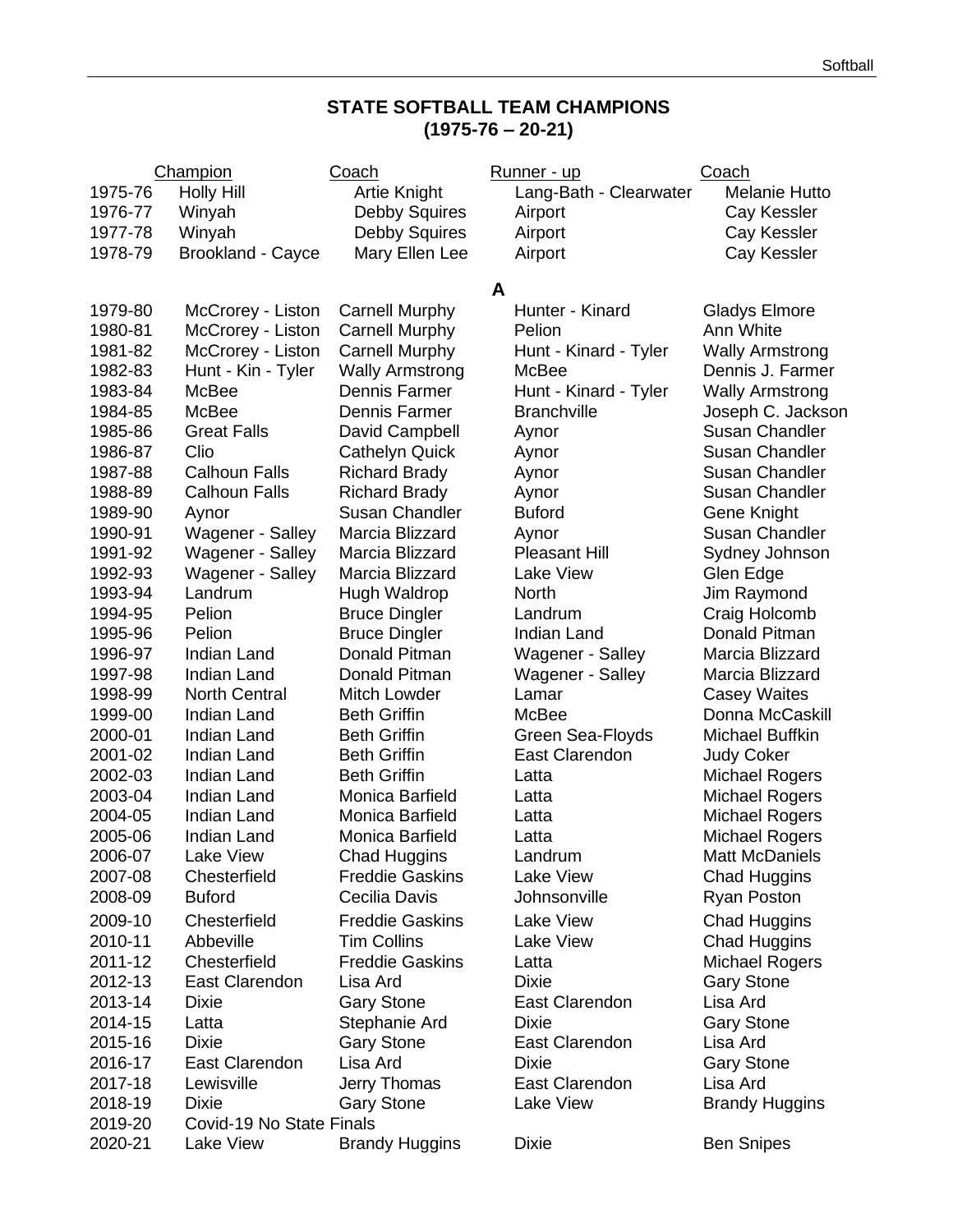|         | <b>Champion</b>          | <u>Coach</u>            | <u>Runner – up</u>  | <u>Coach</u>        |
|---------|--------------------------|-------------------------|---------------------|---------------------|
| 1979-80 | Andrews                  | Carolyn Stalvey         | Crescent            | Gary Adam           |
| 1980-81 | Andrews                  | Carolyn Stalvey         | Crescent            | Gary Adam           |
| 1981-82 | Crescent                 | Gary Adams              | Macedonia           | <b>Fulton Mitc</b>  |
| 1982-83 | Crescent                 | <b>Gary Adams</b>       | <b>Silver Bluff</b> | <b>Vonnie Eub</b>   |
| 1983-84 | Crescent                 | Gary Adams              | Wade Hampton (H)    | Cassandra           |
| 1984-85 | Crescent                 | Gary Adams              | Latta               | <b>Katie Chee</b>   |
| 1985-86 | Liberty                  | Al Melton               | Swansea             | Doug Benn           |
| 1986-87 | Crescent                 | <b>Gary Adams</b>       | Hanahan             | <b>Bill Gaultne</b> |
| 1987-88 | Crescent                 | Gary Adams              | Hanahan             | <b>Bill Gaultne</b> |
| 1988-89 | Crescent                 | <b>Gary Adams</b>       | Wade Hampton (H)    | Cassandra           |
| 1989-90 | Crescent                 | Gary Adams              | Wade Hampton (H)    | Cassandra           |
| 1990-91 | Crescent                 | Gary Adams              | Chapin              | <b>Rita Derrick</b> |
| 1991-92 | Crescent                 | <b>Gary Adams</b>       | Andrews             | <b>Tim Moore</b>    |
| 1992-93 | Crescent                 | <b>Gary Adams</b>       | Andrews             | <b>Tim Moore</b>    |
| 1993-94 | Crescent                 | <b>Gary Adams</b>       | Gilbert             | Reuben Er           |
| 1994-95 | Crescent                 | <b>Gary Adams</b>       | Hanahan             | <b>Bill Gaultne</b> |
| 1995-96 | Crescent                 | Gary Adams              | Andrews             | Craig Evan          |
| 1996-97 | Crescent                 | <b>Gary Adams</b>       | Swansea             | Dawn Riste          |
| 1997-98 | Andrews                  | Craig Evans             | Pendleton           | Ed Ables            |
| 1998-99 | Andrews                  | Craig Evans             | Crescent            | Gary Adam           |
| 1999-00 | Crescent                 | Gary Adams              | Batesburg-Leesville | Hayward B           |
| 2000-01 | Crescent                 | Gary Adams              | <b>Silver Bluff</b> | <b>Eric Hofste</b>  |
| 2001-02 | <b>Silver Bluff</b>      | <b>Eric Hofstetter</b>  | Crescent            | Gary Adam           |
| 2002-03 | <b>Silver Bluff</b>      | <b>Eric Hofstetter</b>  | Crescent            | Gary Adam           |
| 2003-04 | <b>Bishop England</b>    | <b>Steve Legette</b>    | Abbeville           | <b>Tim Collins</b>  |
| 2004-05 | Chapman                  | Rebecca Pack            | <b>Silver Bluff</b> | <b>Eric Hofste</b>  |
| 2005-06 | Andrew Jackson           | <b>Steve Middleton</b>  | Chapman             | Rebecca P           |
| 2006-07 | Andrew Jackson           | <b>Steve Middleton</b>  | Chapman             | Rebecca P           |
| 2007-08 | Hanahan                  | <b>Chris Pope</b>       | Crescent            | Gary Adam           |
| 2008-09 | Crescent                 | Gary Adams              | Waccamaw            | <b>Scott Streif</b> |
| 2009-10 | Waccamaw                 | <b>Scott Streiffert</b> | Crescent            | Gary Adam           |
| 2010-11 | Central                  | Kevin Thurman           | <b>Barnwell</b>     | <b>Carol Mass</b>   |
| 2011-12 | Palmetto                 | <b>Frances Caulder</b>  | Dillon              | <b>Shirl Carter</b> |
| 2012-13 | Crescent                 | <b>Gary Adams</b>       | Waccamaw            | <b>Scott Streif</b> |
| 2013-14 | Dillon                   | <b>Shirl Carter</b>     | Crescent            | Gary Adam           |
| 2014-15 | Aynor                    | Sandie Jones            | Andrew Jackson      | <b>Steve Midd</b>   |
| 2015-16 | <b>Buford</b>            | Lael Allen              | Dillon              | <b>Shirl Carter</b> |
| 2016-17 | Latta                    | Stephanie Ard           | <b>Buford</b>       | Lael Allen          |
| 2017-18 | Andrews                  | Mary Ellen Morris       | Landrum             | Casey Gre           |
| 2018-19 | Ninety Six               | John Costner            | Latta               | Stephanie           |
| 2019-20 | Covid-19 No State Finals |                         |                     |                     |
| 2020-21 | Legion Collegiate        | Mark Cooke              | Andrew Jackson      | <b>Wesley Kid</b>   |

#### **AA**

Runner – up Coach Crescent Gary Adams Crescent Gary Adams Macedonia Fulton Mitchum Silver Bluff Vonnie Eubanks Wade Hampton (H) Cassandra Bolden Latta **Katie Cheezum** Swansea **Doug Bennett** Hanahan Bill Gaultney Hanahan Bill Gaultney Wade Hampton (H) Cassandra Bolden Wade Hampton (H) Cassandra Bolden **Chapin** Rita Derrick Andrews Tim Moore 1993-94 Crescent Gary Adams Gilbert Reuben Ergle Hanahan Bill Gaultney Andrews Craig Evans Swansea Dawn Rister Pendleton Ed Ables **Crescent** Gary Adams **2000-21 Silver Bluff Eric Hofstetter** Silver Bluff **Eric Hofstetter** n Chapman Rebecca Pack n Chapman Rebecca Pack Crescent Gary Adams Waccamaw Scott Streiffert Crescent Gary Adams Barnwell Carol Massengale er Dillon Shirl Carter Waccamaw Scott Streiffert **Crescent** Gary Adams Andrew Jackson Steve Middleton **Dillon** Shirl Carter ris Landrum Casey Green Latta **2018** Stephanie Ard

Batesburg-Leesville Hayward Bouknight Crescent Gary Adams/Ann Cioffi Crescent Gary Adams/Ann Cioffi

#### **AAA**

| 1979-80 | Winyah   | Debb  |
|---------|----------|-------|
| 1980-81 | Roberts  | Melv  |
| 1981-82 | Mauldin  | Kare  |
| 1982-83 | Columbia | Sudio |
| 1983-84 | Columbia | Sudio |
| 1984-85 | Carolina | Debb  |
|         |          |       |

n Brannon York Sarah Hope

ly Squires Woodmont James Graves in Clark **Moodmont** James Graves e Love **Moodmont** Janice Yarbrough e Love Carolina Corolina Debbie Ayers ie Ayers R. B. Stall Terri Christenson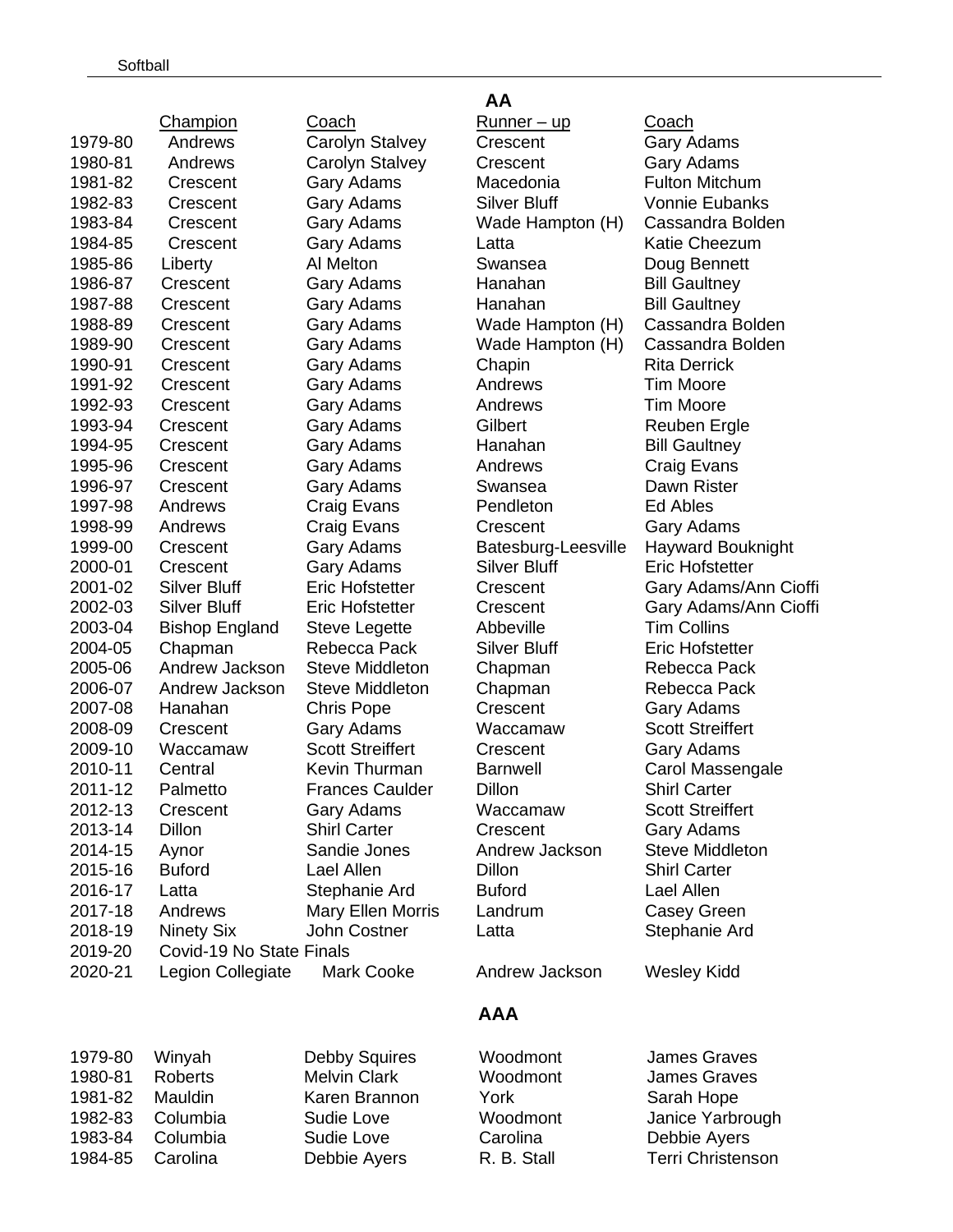Champion Coach Runner – up Coach 1985-86 Columbia Corressed Sudie Love Corress Berea and Keith East 1986-87 R. B. Stall Terri Christenson Fairfield Central Sharon Cahaly 1987-88 R. B. Stall Terri Christenson Clover Sheila Stewart 1988-89 St. John's (D) Nona Kerr Wren Lynn George 1989-90 St. John's (D) Nona Kerr Lugoff – Elgin Charlene Trapp 1990-91 Byrnes Cindy Miller Marion Robin Miles 1991-92 St. John's (D) Nona Kerr Greer Jennie Lylery 1992-93 Marion **Robin Miles** Newberry Mary Rivers 1993-94 Marion Robin Miles Clover Sheila Lollis 1994-95 Riverside Susan Eggleston St. John's (D) Lee Andrews 1995-96 Riverside Susan Eggleston Darlington Carolyn Andrews 1996-97 Riverside Susan Eggleston Ridge View Chris Seay 1997-98 Brookland-Cayce Richard Lundy Ridge View Chris Seay 1998-99 Seneca Karen Edwards Brookland-Cayce Richard Lundy 1999-00 Brookland-Cayce Richard Lundy Seneca Karen Trammell 2000-01 Seneca Karen Edwards Georgetown Debbie Squires 2001-02 Brookland-Cayce Richard Lundy Pickens Al Melton 2002-03 Berea Lee Murphy West Florence Robin Miller 2003-04 Berea Lee Murphy Brookland-Cayce Richard Lundy 2004-05 Berea Lee Murphy Brookland-Cayce Richard Lundy 2005-06 Seneca Jessica Burke Darlington Michelle Ward 2006-07 St James Denise White J L Mann Tammy Pace 2007-08 Darlington Tim Wiley J L Mann Tammy Pace 2008-09 J L Mann Tammy Pace Brookland-Cayce Richard Lundy 2009-10 J L Mann Tammy Pace Darlington Tim Wiley<br>2010-11 Nation Ford Michael Kidd Marlboro County Kelvin Roller 2010-11 Nation Ford Michael Kidd Marlboro County 2011-12 Hartsville Bobby Sowell Daniel Kate Floyd 2012-13 Daniel Kate Floyd Darlington Tim Wiley 2013-14 Union County Tommy Petty Hartsville Bobby Sowell 2014-15 Union County Tommy Petty Hartsville Bobby Sowell 2015-16 Hartsville Bobby Sowell Union County Tommy Petty 2016-17 Hanahan Katrina Moffett Crescent Gary Adams 2017-18 Hanahan Katrina Moffett Palmetto Bryan Davis 2018-19 Battery Creek Chris Carr Union County Tommy Petty 2019-20 Covid-19 No State Finals 2020-21 Seneca Rick Pate Dillon

|         | Champion             | Coach                | Runner – up          | Coach              |
|---------|----------------------|----------------------|----------------------|--------------------|
| 1979-80 | Union                | <b>Sharon Duncan</b> | Airport              | Cay Kessl          |
| 1980-81 | Lancaster            | Ann Howey            | South Florence       | <b>Vicki Wilso</b> |
| 1981-82 | Airport              | Cay Kessler          | <b>Spring Valley</b> | <b>Greg Owir</b>   |
| 1982-83 | Union                | Lisa Ward            | <b>Spring Valley</b> | <b>Greg Owir</b>   |
| 1983-84 | Union                | Lisa Ward            | <b>Spring Valley</b> | <b>Greg Owir</b>   |
| 1984-85 | Airport              | Cay Kessler          | Socastee             | James Ro           |
| 1985-86 | Airport              | Cay Kessler          | Goose Creek          | <b>Tracy Turr</b>  |
| 1986-87 | Brookland - Cayce    | Cindy Kessler        | Lancaster            | Ann Howe           |
| 1987-88 | Brookland - Cayce    | Cindy Kessler        | <b>Spring Valley</b> | Dwayne Jo          |
| 1988-89 | Brookland - Cayce    | <b>Richard Lundy</b> | <b>Spring Valley</b> | Dwayne Jo          |
| 1989-90 | Lancaster            | Anne Howey           | Rock Hill            | Tina Irelan        |
| 1990-91 | <b>Spring Valley</b> | Dwayne Jones         | Union                | Lisa Ward          |

# **AAAA**

**1979-80 India** Airport Cay Kessler nn Howey **South Florence** Vicki Wilson ay Kessler Spring Valley Greg Owings isa Ward **Spring Valley Calley** Greg Owings isa Ward **Spring Valley** Greg Owings ay Kessler Socastee James Rogers ay Kessler **Goose Creek** Tracy Turner From From Lancaster **Ann Howey** Cindy Kessler Lancaster **Ann Howey** landy Kessler – Spring Valley – Dwayne Jones lichard Lundy **Spring Valley Contained Lundy Cones** nne Howey **Rock Hill** Tina Ireland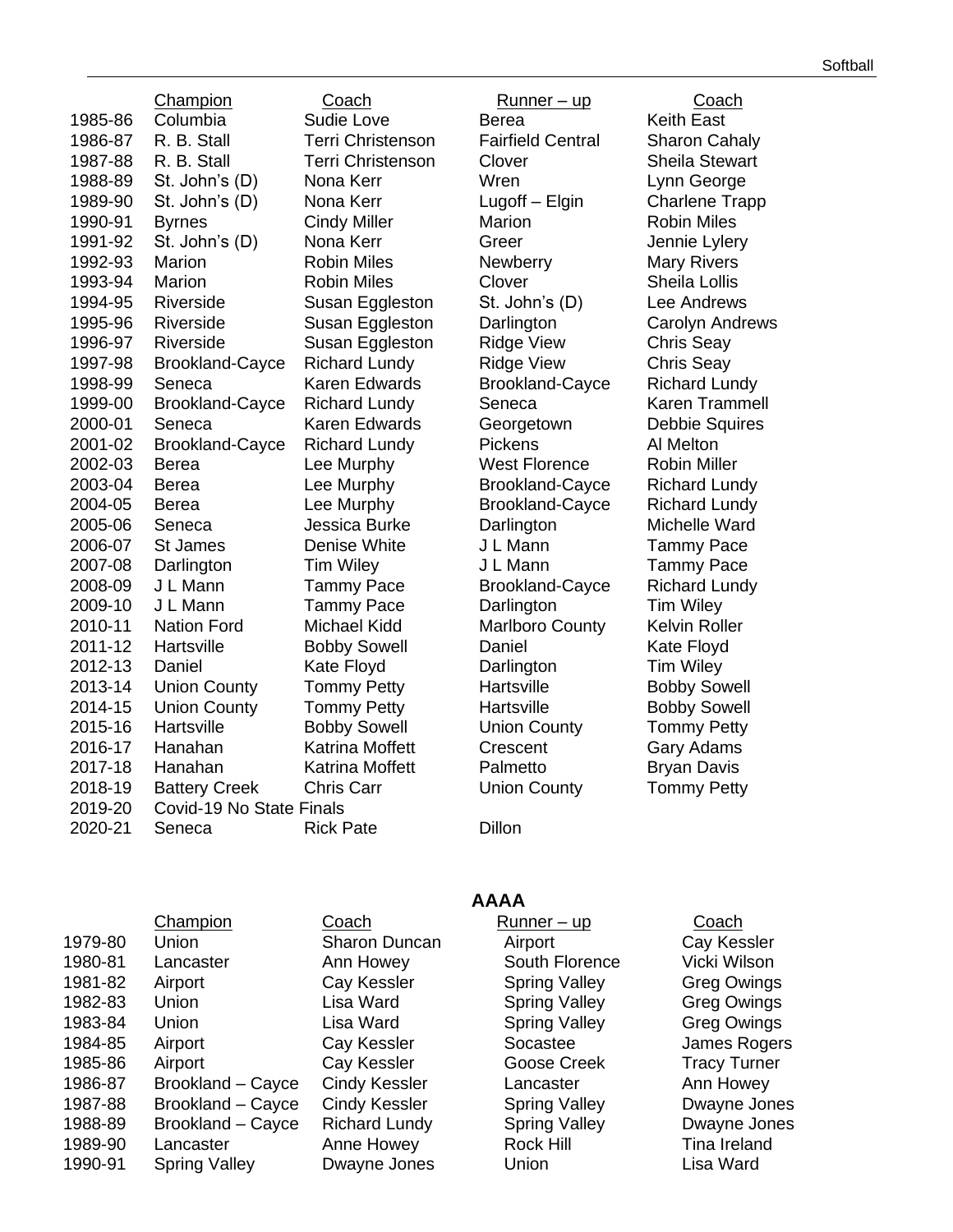|         | Champion                 | Coach                 | Runner - up            | Coach                 |
|---------|--------------------------|-----------------------|------------------------|-----------------------|
| 1991-92 | Lexington                | Scott Jumper          | <b>Spring Valley</b>   | Dwayne Jones          |
| 1992-93 | <b>Spring Valley</b>     | Dwayne Jones          | Airport                | Cay Kessler           |
| 1993-94 | <b>Spring Valley</b>     | Dwayne Jones          | Mauldin                | Carroll Long          |
| 1994-95 | South Florence           | <b>Allison Sprott</b> | Lexington              | Scott Jumper          |
| 1995-96 | <b>Stratford</b>         | Debra Tolar           | Airport                | Cay Kessler           |
| 1996-97 | South Florence           | <b>Allyson Sprott</b> | Lexington              | Scott Jumper          |
| 1997-98 | Lexington                | Scott Jumper          | <b>Spring Valley</b>   | Dwayne Jones          |
| 1998-99 | South Florence           | <b>Allyson Sprott</b> | <b>Hillcrest</b>       | <b>James Graves</b>   |
| 1999-00 | Lexington                | Scott Jumper          | Lancaster              | <b>Jason Stroud</b>   |
| 2000-01 | Lexington                | Scott Jumper          | <b>Spring Valley</b>   | Dwayne Jones          |
| 2001-02 | <b>Hillcrest</b>         | <b>James Graves</b>   | Walterboro             | <b>Rusty Adams</b>    |
| 2002-03 | Hillcrest                | <b>James Graves</b>   | <b>Stratford</b>       | Debra Tolar           |
| 2003-04 | <b>Hillcrest</b>         | <b>James Graves</b>   | South Florence         | <b>Bobby Jones</b>    |
| 2004-05 | <b>Byrnes</b>            | Debbie Holcombe       | <b>Stratford</b>       | Debra Tolar           |
| 2005-06 | South Florence           | <b>Bobby Jones</b>    | <b>Byrnes</b>          | Debbie Holcombe       |
| 2006-07 | South Florence           | <b>Bobby Jones</b>    | <b>Byrnes</b>          | Debbie Holcombe       |
| 2007-08 | Wren                     | Lynn Hicks            | <b>Stratford</b>       | Debra Tolar           |
| 2008-09 | Gaffney                  | <b>Kelly Ellis</b>    | South Florence         | <b>Bobby Jones</b>    |
| 2009-10 | Mauldin                  | Joseph Terry          | Summerville            | <b>Heather Tucker</b> |
| 2010-11 | J L Mann                 | <b>Tammy Pace</b>     | North Augusta          | <b>Derrick Quinn</b>  |
| 2011-12 | <b>Hillcrest</b>         | <b>Kim Givens</b>     | <b>Carolina Forest</b> | <b>Sarah Minchew</b>  |
| 2012-13 | <b>Boling Springs</b>    | <b>Sandy Martin</b>   | Summerville            | <b>Heather Tucker</b> |
| 2013-14 | <b>Byrnes</b>            | <b>Brandi Aiken</b>   | <b>Bluffton</b>        | <b>Bill Ball</b>      |
| 2014-15 | Clover                   | Shea Hall             | Summerville            | <b>Heather Tucker</b> |
| 2015-16 | <b>Stratford</b>         | Debra Tolar           | <b>Byrnes</b>          | <b>Brandi Aiken</b>   |
| 2016-17 | <b>Union County</b>      | <b>Tommy Petty</b>    | Hartsville             | Jamie Horton          |
| 2017-18 | <b>Union County</b>      | <b>Tommy Petty</b>    | Hartsville             | <b>Tommy Garrison</b> |
| 2018-19 | Hartsville               | <b>Tommy Garrison</b> | Palmetto               | <b>Bryan Davis</b>    |
| 2019-20 | Covid-19 No State Finals |                       |                        |                       |
| 2020-21 | Lugoff-Elgin             | Savannah Starling     | Darlington             | <b>Tim Wiley</b>      |
|         |                          |                       |                        |                       |

| <b>AAAAA</b> |  |
|--------------|--|
|              |  |

|         | Champion                 | Coach                 | $Runner - up$       | Coach               |
|---------|--------------------------|-----------------------|---------------------|---------------------|
| 2016-17 | <b>Byrnes</b>            | <b>Brandi Aiken</b>   | <b>White Knoll</b>  | <b>April Farr</b>   |
| 2017-18 | <b>White Knoll</b>       | April Farr            | <b>Byrnes</b>       | <b>Brandi Aiken</b> |
| 2018-19 | Lexington                | <b>Russell Spires</b> | <b>Byrnes</b>       | <b>Brandi Aiken</b> |
| 2019-20 | Covid-19 No State Finals |                       |                     |                     |
| 2020-21 | <b>Byrnes</b>            | <b>Brandi Aiken</b>   | <b>Ashley Ridge</b> | Larissa Shannon     |

| $\underline{\underline{\mathtt{v}}\underline{\mathtt{v}}\underline{\mathtt{v}}\underline{\mathtt{v}}\underline{\mathtt{r}}\underline{\mathtt{r}}$ |
|---------------------------------------------------------------------------------------------------------------------------------------------------|
| Dwayne Jones                                                                                                                                      |
| Cay Kessler                                                                                                                                       |
| Carroll Long                                                                                                                                      |
| Scott Jumper                                                                                                                                      |
| Cay Kessler                                                                                                                                       |
| Scott Jumper                                                                                                                                      |
| Dwayne Jones                                                                                                                                      |
| James Graves                                                                                                                                      |
| Jason Stroud                                                                                                                                      |
| Dwayne Jones                                                                                                                                      |
| <b>Rusty Adams</b>                                                                                                                                |
| Debra Tolar                                                                                                                                       |
| <b>Bobby Jones</b>                                                                                                                                |
| Debra Tolar                                                                                                                                       |
| Debbie Holcomb                                                                                                                                    |
| Debbie Holcomb                                                                                                                                    |
| Debra Tolar                                                                                                                                       |
| <b>Bobby Jones</b>                                                                                                                                |
| <b>Heather Tucker</b>                                                                                                                             |
| Derrick Quinn                                                                                                                                     |
| Sarah Minchew                                                                                                                                     |
| <b>Heather Tucker</b>                                                                                                                             |
| <b>Bill Ball</b>                                                                                                                                  |
| Heather Tucker                                                                                                                                    |
| <b>Brandi Aiken</b>                                                                                                                               |
| Jamie Horton                                                                                                                                      |
| <b>Tommy Garrison</b>                                                                                                                             |
| Bryan Davis                                                                                                                                       |
|                                                                                                                                                   |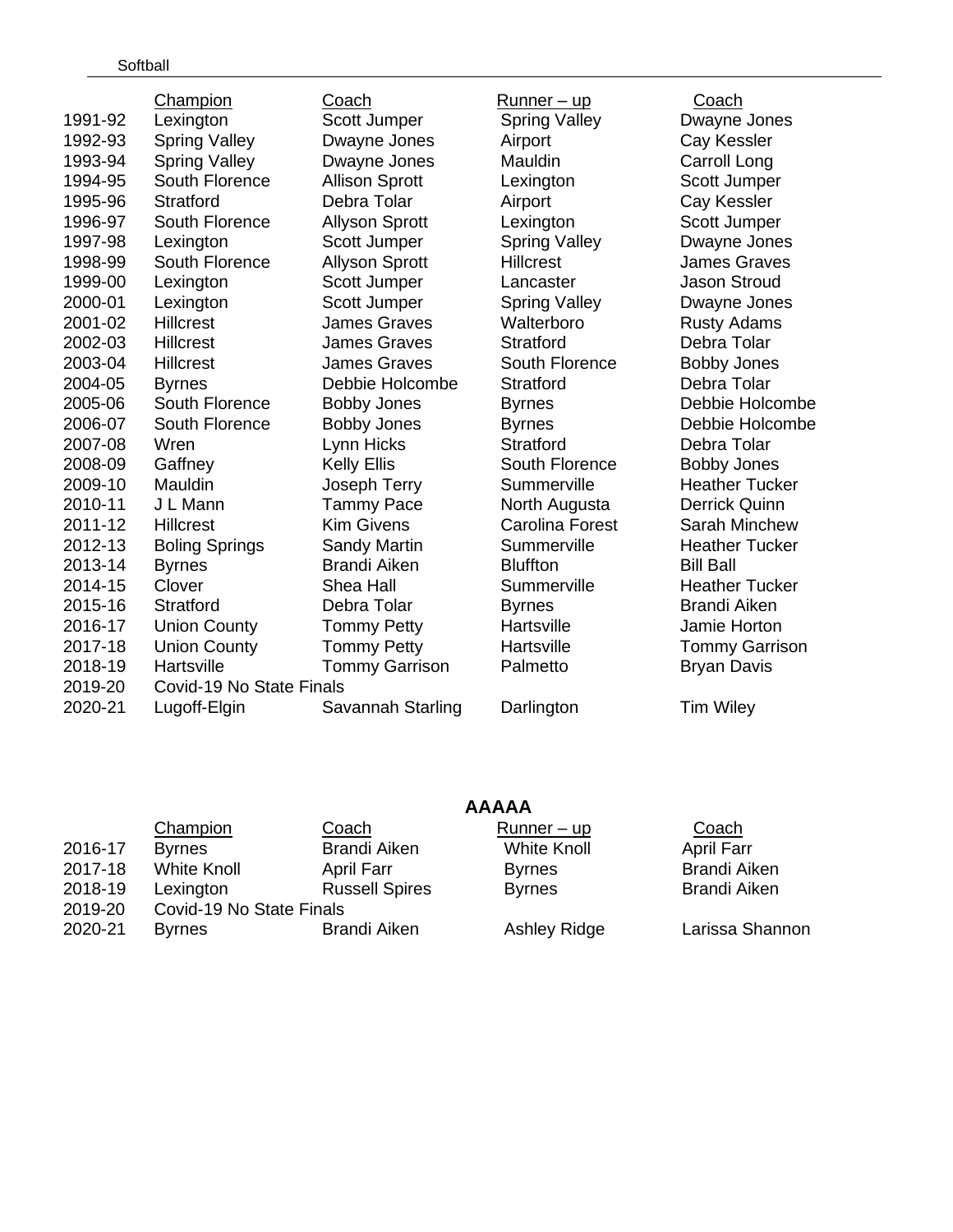#### **SCHOOL RECORDS**

#### **Most All - Time State Championships**

\*19......Crescent.................1982-85 85, 87, 88, 89, 90, 91, 92, 93, 94, 95, 96, 97, 00, 01, 09, 13 .....Indian Land.............1997, 98, 00, 01, 02, 03, 04, 05, 06

- .....Brookland-Cayce....1979, 87, 88, 89, 98, 00, 02
- .....Lexington................1992, 98, 00, 01, 19
- .....Andrews .................1980, 81, 98, 99
- .....Hillcrest...................2002, 03, 04, 12

\* National Record

#### **Most Consecutive State Championships**

\*11 ...............Crescent...................................... 1987 – 97 .................. Indian Land ..................................2000-06 \*National Record

#### **COACHING RECORDS**

#### **Most Wins**

|  |  | 1024  Gary Adams 1977 - 18 Crescent  1024 - 160                    |  |
|--|--|--------------------------------------------------------------------|--|
|  |  | 592 Debra Tolar 1985 - 10 Stratford592 - 167                       |  |
|  |  | 589 Rusty Adams 1982 - 18 Walterboro, Colleton Cty . 589 - 299 - 2 |  |
|  |  | 475 Richard Lundy 1989 - 08 Brookland- Cayce  475 - 139            |  |
|  |  | 437  Scott Jumper 1990 - 08 Lexington, Mauldin  437 - 147          |  |
|  |  | 431 Dwayne Jones 1987 - 03 Spring Valley  431 - 78 - 1             |  |
|  |  | 429 Carol Massengale 1989 - 18 Barnwell 429 - 182                  |  |
|  |  | 417 Cay Kessler 1976 - 99 Airport 417 - 104                        |  |
|  |  | 404 Heather Tucker2003 - 21 Summerville 404 - 139                  |  |
|  |  | 396 Robin Miller 1978 - 03 West Florence  396 - 158                |  |
|  |  | 353 Louis Story 1994 - 14 Chapman, Broom Chesnee.353 - 160         |  |
|  |  | 345 Allyson Sprott 1999 - 03 South Florence  345 - 89              |  |
|  |  | 333 James Graves 1980-81, 93-04 Woodmont, Hillcrest  333 - 67      |  |
|  |  | 328 Judy Coker 1975-85, 92-09  East Clarendon 328 - 180            |  |
|  |  | 267 Anne Howey 1976 - 92 Lancaster 267 - 76                        |  |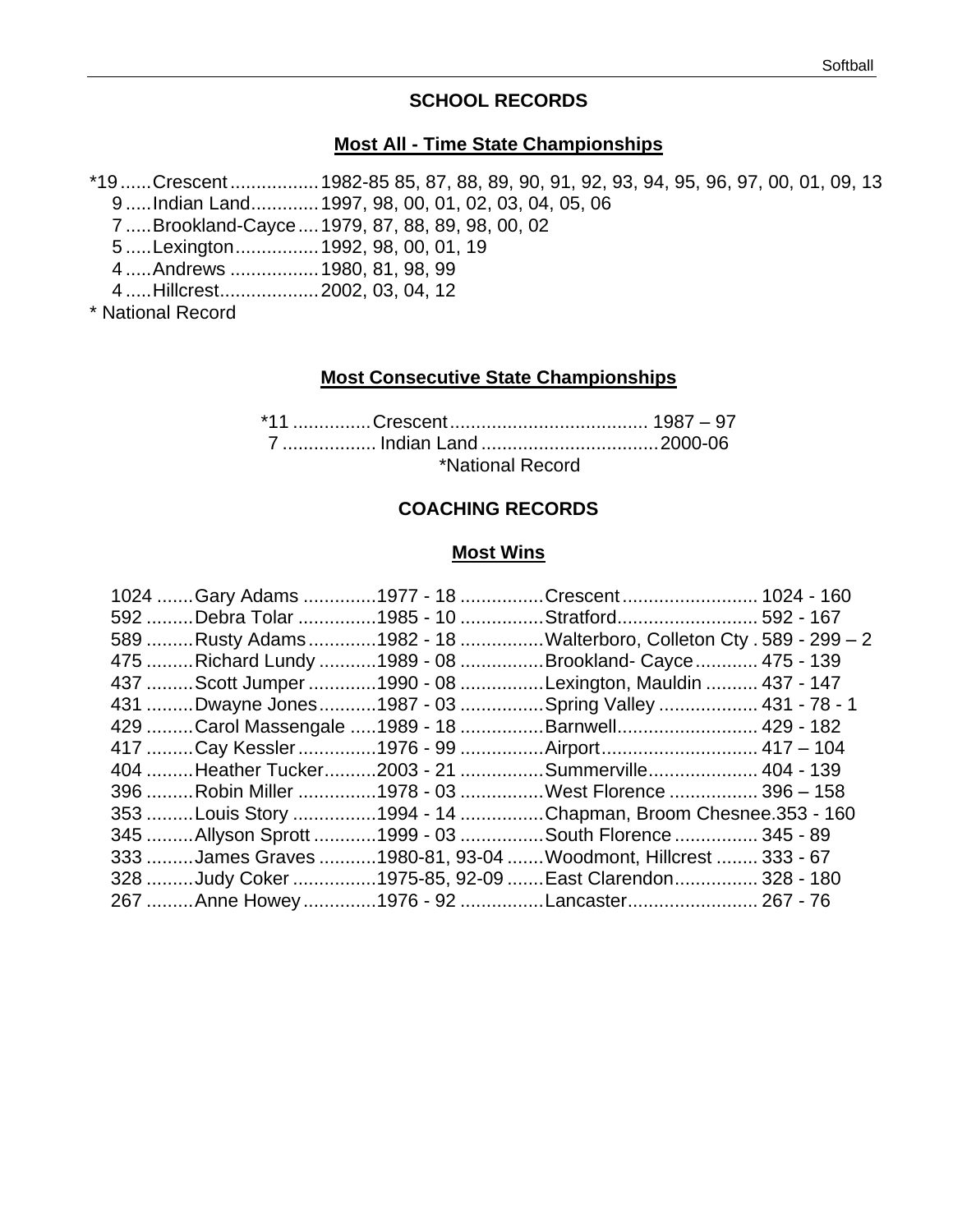### **TEAM RECORDS**

# **Most Consecutive Wins**

### **Most Innings Played In One Game**

|--|--|

## **Most Runs Scored In A Game By One Team**

#### **Most Runs Scored In One Inning**

# **Most Consecutive Stolen Bases In A Season**

| 110 |  |
|-----|--|
|-----|--|

#### **Most Shutouts In A Season**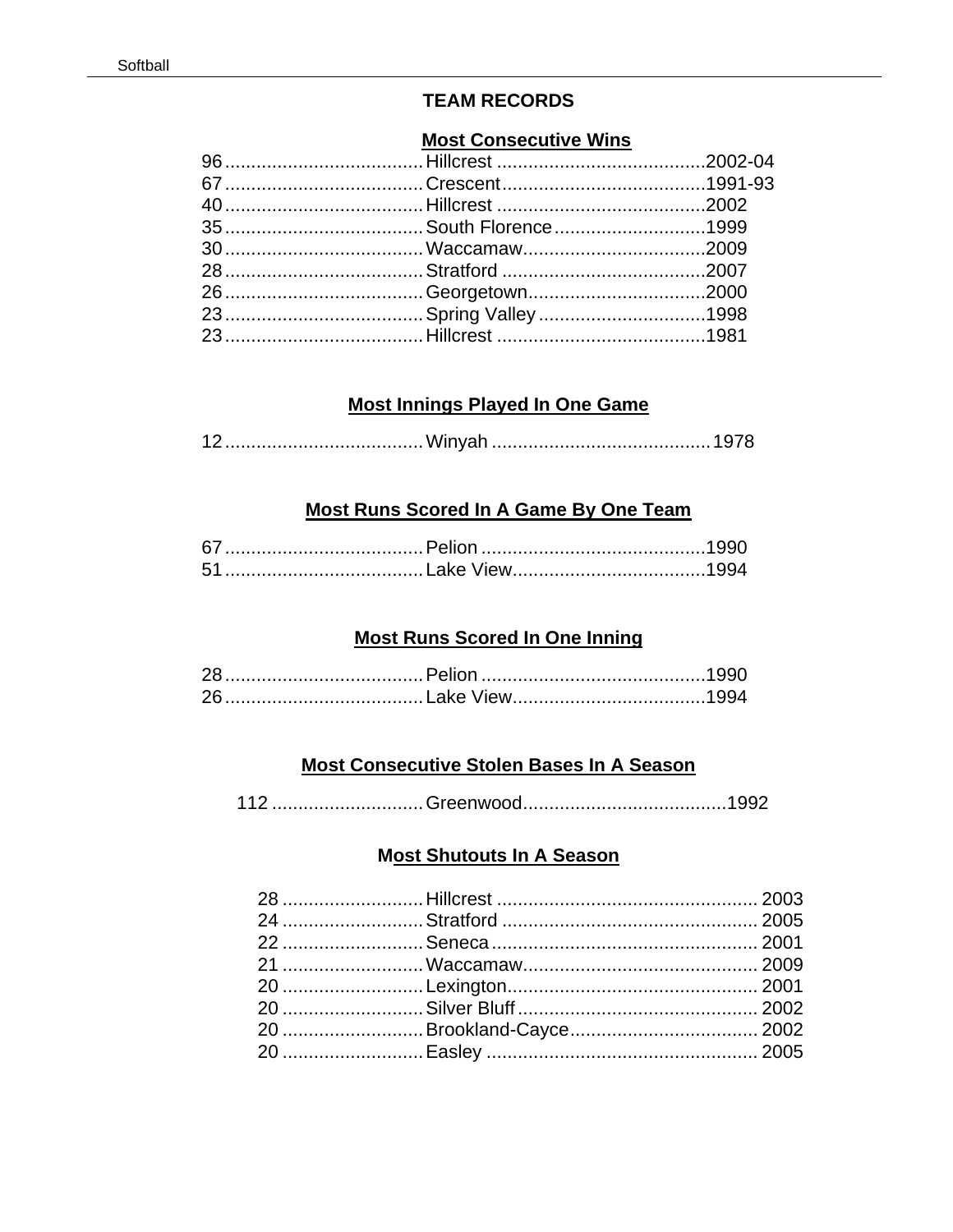# **INDIVIDUAL RECORDS**

#### **Most Runs Scored In A Season**

|  | 53Leslie McAllister South Florence  1997 |  |
|--|------------------------------------------|--|

#### **Most RBI's In A Season**

| 78   |             | Laura Jones  Mauldin 1994 |
|------|-------------|---------------------------|
| C∩ ∴ | Dong Eulman | Onrina Volallou1001       |

#### 60 Dana Fulmer .......Spring Valley1991

#### **Most Consecutive Stolen Bases In A Game**

8.........Kristin Wooten......Wren.....1994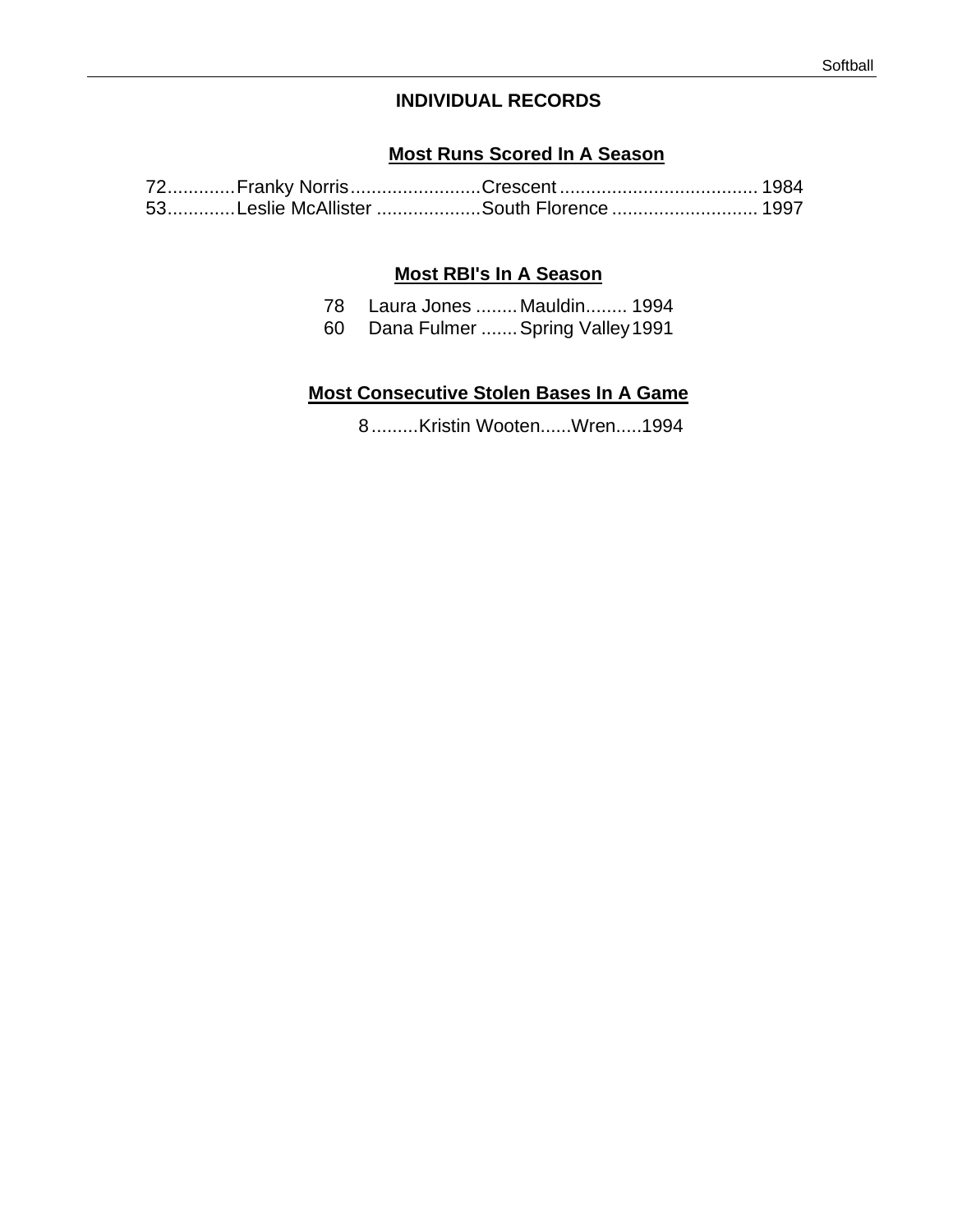# **Most Consecutive Stolen Bases In A Season**

| 48Christie Todd Greenwood  1993 |  |
|---------------------------------|--|
| 42 Madison PrideGilbert2018     |  |
| 40Melanie StukusCrescent1993    |  |

#### **Most Consecutive Stolen Bases In A Career**

119...............Christie Todd ..........Greenwood.............1989 – 93

#### **INDIVIDUAL PITCHING RECORDS**

#### **Most Wins In A Career**

| 119 Jennifer Owens Brookland-Cayce  1998 - 02 |  |
|-----------------------------------------------|--|
| 116 Jessica PattersonIndian Land1993 - 98     |  |
|                                               |  |
|                                               |  |
|                                               |  |
|                                               |  |
|                                               |  |
|                                               |  |
| 95 Jennifer WeaverSouth Florence1996 - 97     |  |

# **Most Wins In A Season**

|  | 31 Jennifer Owens Brookland-Cayce  2001 |  |
|--|-----------------------------------------|--|
|  |                                         |  |
|  |                                         |  |
|  |                                         |  |
|  |                                         |  |
|  |                                         |  |

# **Most Consecutive Wins**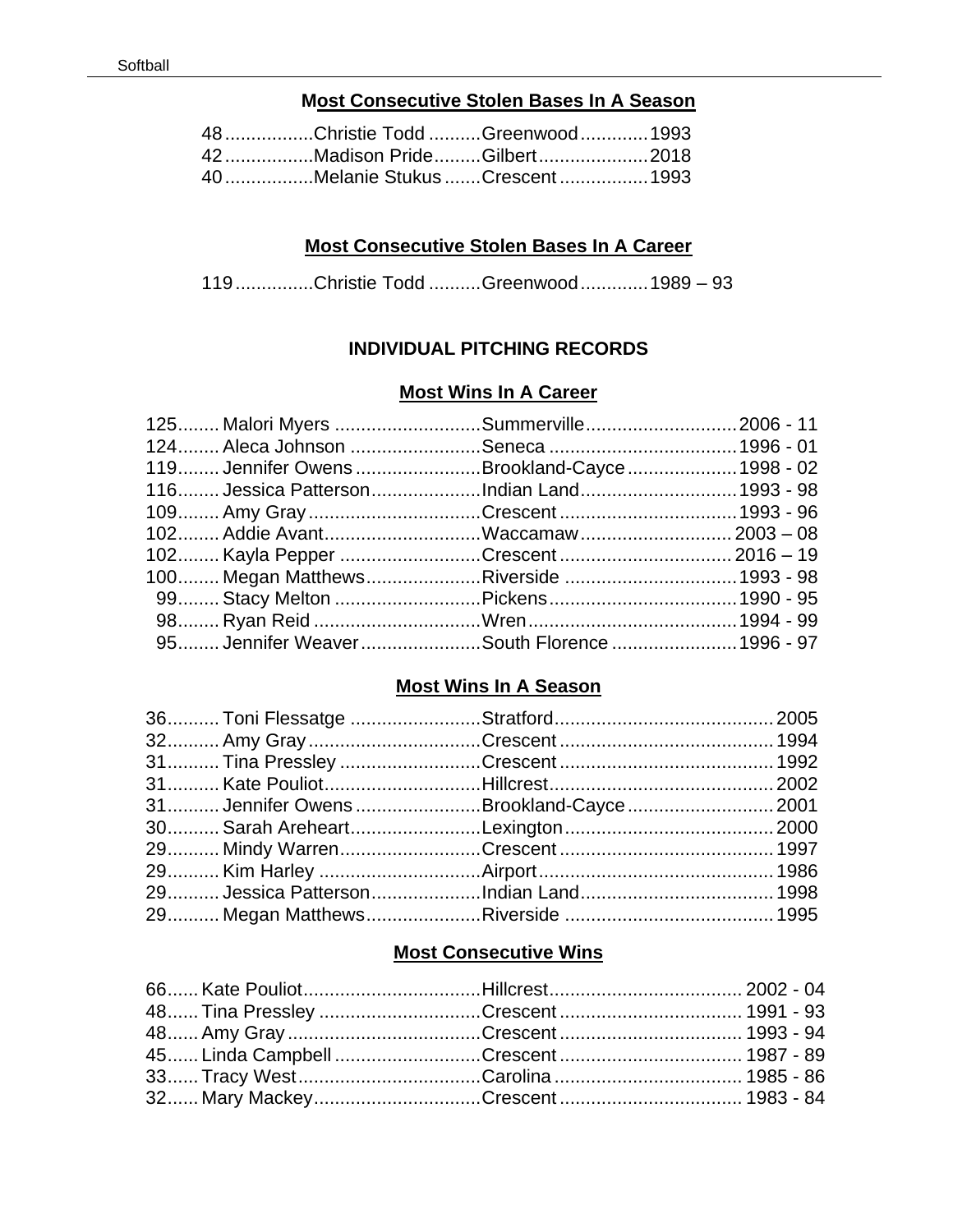# **Most Shutouts In A Season**

| 21 Somer Bigham West Florence  2003     |  |
|-----------------------------------------|--|
|                                         |  |
|                                         |  |
|                                         |  |
|                                         |  |
|                                         |  |
|                                         |  |
| 18 Jennifer Owens Brookland-Cayce  2001 |  |

#### **Most No - Hitters In A Season**

| 13 Somer Bigham West Florence  2003 |  |
|-------------------------------------|--|
|                                     |  |

# **Most Strike - outs (7 inning game)**

|  | 21 Somer Bigham West Florence  2003   |  |
|--|---------------------------------------|--|
|  |                                       |  |
|  |                                       |  |
|  | 20 Jessica Patterson Indian Land 1998 |  |
|  |                                       |  |

#### **Most Strike Outs in a 6 Inning Game**

| 17 Jessica PattersonIndian Land 1998 |  |
|--------------------------------------|--|
|                                      |  |
|                                      |  |

# **Most Strike Outs (5 inning game)**

| 15Meagen Johnson  Georgetown  2000 |  |
|------------------------------------|--|
| 15Somer Bigham West Florence 2003  |  |
|                                    |  |
|                                    |  |
|                                    |  |
|                                    |  |